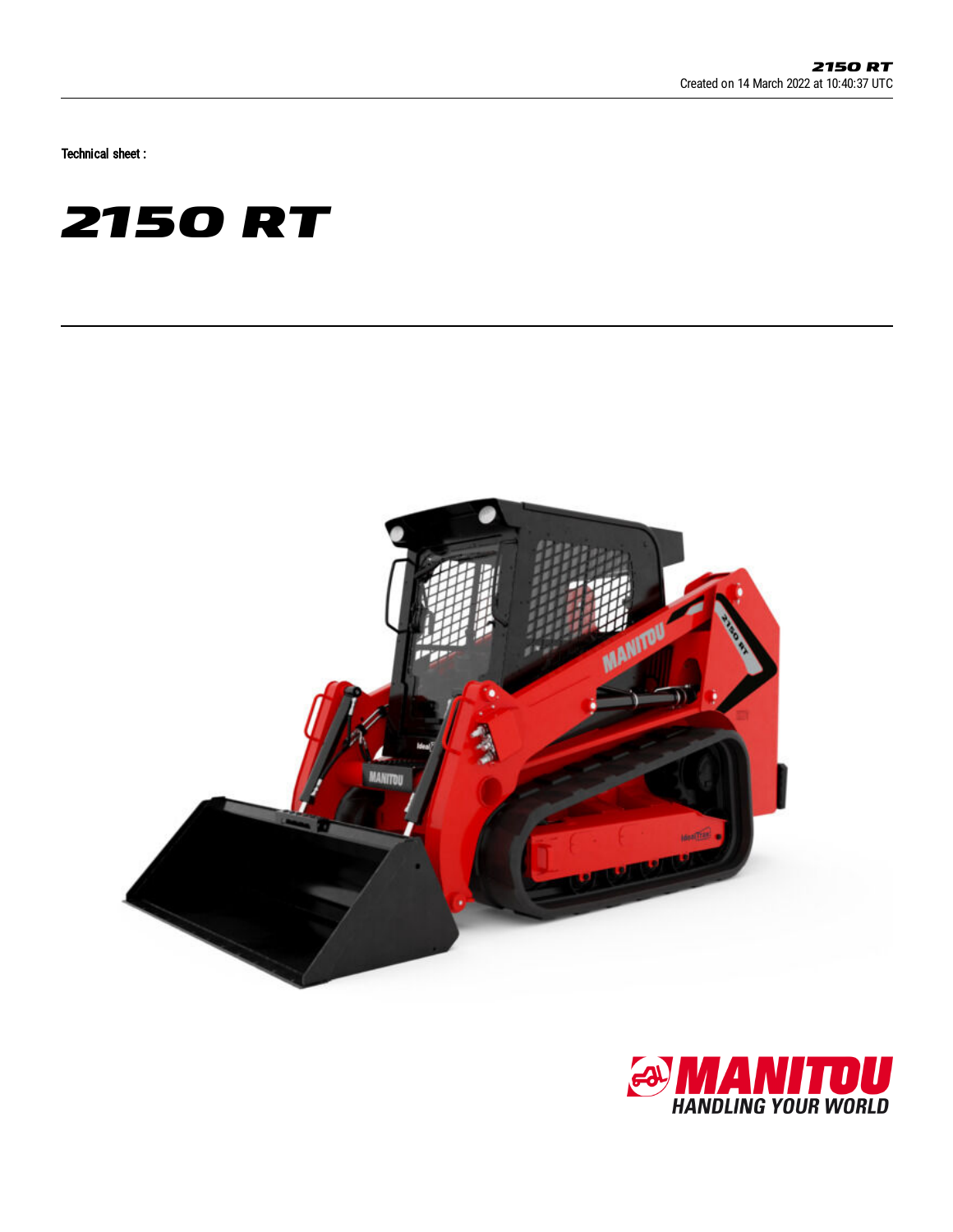| <b>Capacities</b>                         |                | Metric                           |
|-------------------------------------------|----------------|----------------------------------|
| Max. capacity                             | Q              | 2787 kg                          |
| <b>Operating Weight</b>                   |                | 4491 kg                          |
| Operating Capacity at 35% Tipping Load    |                | 975 kg                           |
| Operating Capacity At 50% Tipping Load    |                | 1393 kg                          |
| <b>Tipping capacity</b>                   |                | 2787 kg                          |
| <b>Weight and dimensions</b>              |                |                                  |
| Overall Operating Height - Fully Raised   | h27            | 4267 mm                          |
| Height to Hinge Pin - Fully Raised        | h28            | 3251 mm                          |
| Reach - Fully Raised                      | dp1            | 876 mm                           |
| Dump angle at full height                 | a5             | 39°                              |
| Dump Height - Fully Raised                | h29            | 2489 mm                          |
| Maximum Rollback Angle - Fully Raised     | a4             | 102.50°                          |
| Overall Height to Top of ROPS             | h17            | 2111 mm                          |
| Overall length with bucket                | 116            | 3769 mm                          |
| Departure angle                           | a2             | 29.20°                           |
| Overall Length without Bucket             | 1              | 2959 mm                          |
| <b>Specified Height</b>                   | h31            | 1720 mm                          |
| Reach at Specified Height                 | r4             | 795 mm                           |
| Dump angle at specified height            | a17            | 75°                              |
| Maximum Rollback Angle at Ground          | a13            | 30°                              |
| <b>Carry Position</b>                     | d <sub>5</sub> | 208 mm                           |
| Maximum Rollback Angle at Carry Position  | a14            | 31.60°                           |
| <b>Digging Position</b>                   | h32            | <b>16 mm</b>                     |
| Angle of Departure with STD Counterweight |                | 29.20°                           |
| Ground clearance                          | m4             | 320 mm                           |
| Track gauge                               | <b>b10</b>     | 1313 mm                          |
| <b>Track Shoe Width</b>                   | <b>b20</b>     | 450 mm                           |
| Crawler base                              |                | 1483 mm                          |
| Overall width less bucket                 | y2<br>b1       | 1765 mm                          |
|                                           |                |                                  |
| <b>Bucket Width</b>                       | e1             | 1877 mm                          |
| Clearance Radius - Front with Bucket      | <b>b18</b>     | 2403 mm                          |
| Clearance Circle - Rear                   | wa1            | 1641 mm                          |
| Maximum rollback at specified height      |                | 66.80°                           |
| Angle of Approach                         | a3             | 90°                              |
| Grouser Height                            |                | 25 mm                            |
| Track Type / Track Rollers / Roller Type  |                | Rubber / 5 / Steel               |
| Performances                              |                |                                  |
| Ground Speed - Single Speed               |                | 9.50 km/h                        |
| Ground Speed - Two Speed                  |                | 14.20 km/h                       |
| Drawbar Pull/Tractive Effort              |                | 5503 kg                          |
| Bucket Breakout - Tilt Cylinder           |                | 3008 kg                          |
| Bucket Breakout - Lift Cylinder           |                | 2940 kg                          |
| <b>Engine</b>                             |                |                                  |
| Engine brand                              |                | Yanmar                           |
| Engine model                              |                | TNV98CT-NMSL                     |
| Motor Type                                |                | Axial Piston with Planetary Gear |
| Gross Power (kW) / Power                  |                | 53.70 kW / 2500 rp               |
| Net Power (kW) / Power                    |                | 52.70 kW / 2500 rp               |
| Max. torque                               |                | 294 Nm                           |
| Battery                                   |                | 12 V                             |
| Cold Cranking Amps at Temperature (CCA)   |                | 850 A                            |
| Alternator - Voltage / Ampere             |                | 14 V / 100 A                     |
| <b>Hydraulics</b>                         |                |                                  |
| Standard flow - Auxiliary hydraulics      |                | 82.51 l/min                      |
| <b>Tank capacities</b>                    |                |                                  |
| Oil Pan Capacity                          |                | 10.401                           |
| Hydraulic tank capacity                   |                | 52.201                           |
| Fuel tank                                 |                | 91                               |
| Coolant system capacity                   |                | 14.40                            |
| Displacement / Number of cylinders        |                | 3.301/4                          |
| Noise and vibration                       |                |                                  |
| Environmental noise (LwA)                 |                | 103 dB                           |
| Noise at driving position (LpA)           |                | 83 dB                            |
| <b>Miscellaneous</b>                      |                |                                  |
| <b>Ground Pressure</b>                    |                | 0.33 Bar                         |

| <b>Metric</b>                                  |
|------------------------------------------------|
| 2787 kg                                        |
| 4491 kg                                        |
| 975 kg                                         |
| 1393 kg                                        |
| 2787 kg                                        |
|                                                |
| 4267 mm                                        |
| 3251 mm                                        |
| 876 mm                                         |
| 39°                                            |
| 2489 mm                                        |
| 102.50°                                        |
| 2111 mm                                        |
| 3769 mm                                        |
| 29.20°                                         |
| 2959 mm                                        |
| 1720 mm                                        |
| 795 mm                                         |
| 75 $^{\circ}$                                  |
| 30°                                            |
| 208 mm                                         |
| 31.60°                                         |
| <b>16 mm</b>                                   |
| 29.20°                                         |
| 320 mm                                         |
| 1313 mm                                        |
| 450 mm                                         |
| 1483 mm                                        |
| 1765 mm                                        |
| 1877 mm                                        |
| 2403 mm                                        |
| 1641 mm                                        |
| 66.80°                                         |
| 90°                                            |
|                                                |
| 25 mm                                          |
| Rubber / 5 / Steel                             |
|                                                |
| 9.50 km/h                                      |
| 14.20 km/h                                     |
| 5503 kg                                        |
| 3008 kg                                        |
| 2940 kg                                        |
|                                                |
| Yanmar                                         |
| TNV98CT-NMSL                                   |
| Axial Piston with Planetary Gear Box Reduction |
| 53.70 kW / 2500 rpm                            |
| 52.70 kW / 2500 rpm                            |
| 294 Nm                                         |
| 12V                                            |
| 850 A                                          |
| 14 V / 100 A                                   |
|                                                |
| 82.51 l/min                                    |
|                                                |
| 10.401                                         |
| 52.201                                         |
| 91 l                                           |
| 14.40                                          |
| 3.301/4                                        |
|                                                |
| 103 dB                                         |
| 83 dB                                          |
| 0.33 Bar                                       |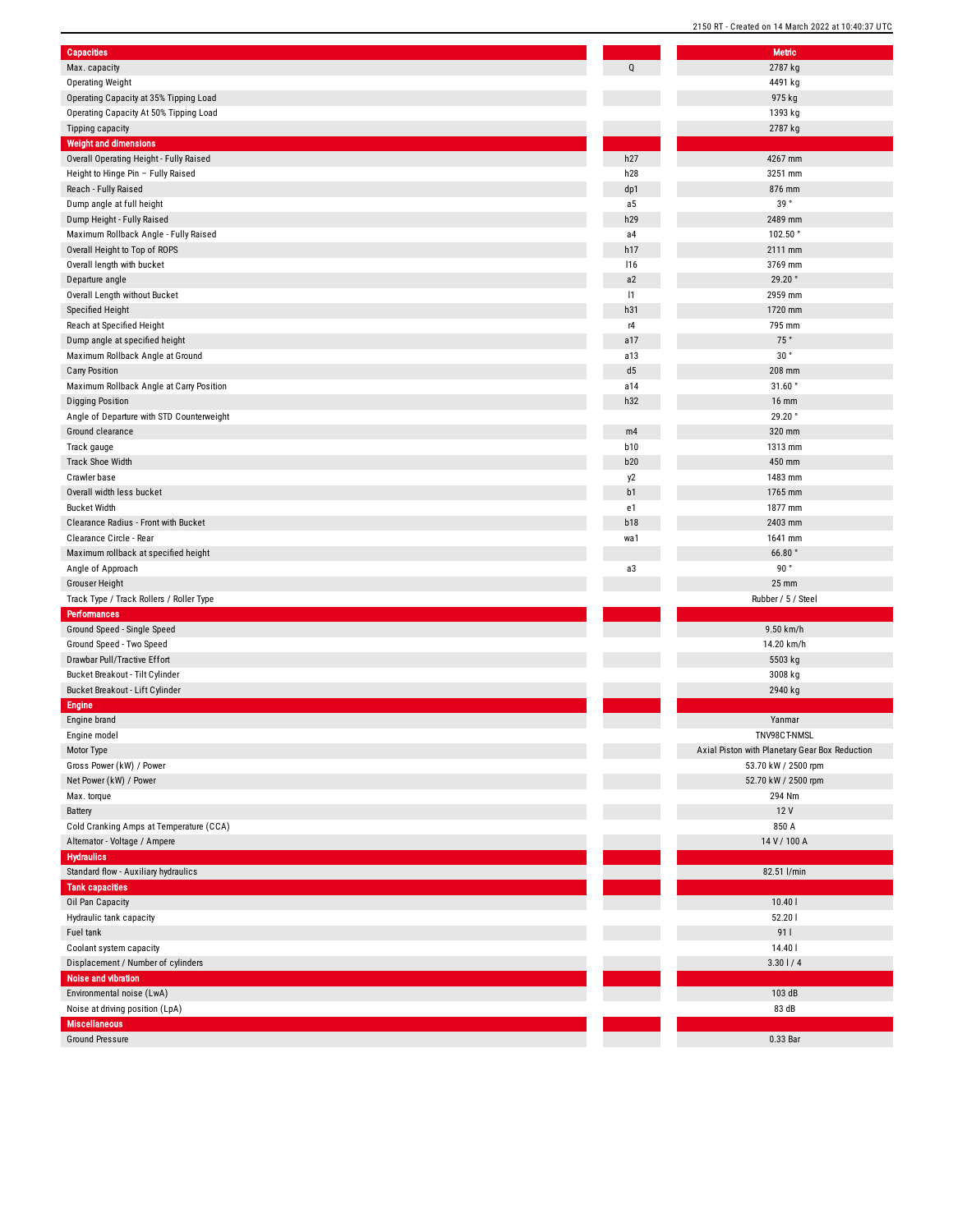## 2150 RT - Dimensional drawing







## Equipment

| <b>Lifting function</b>                                  |          |
|----------------------------------------------------------|----------|
| All-Tach® Attachment Mounting System                     | Standard |
| <b>Auxiliary Hydraulics</b>                              | Standard |
| Electronic Attachment Control - 14-Pin Connector         | Optional |
| <b>High-Flow Auxiliary Hydraulics</b>                    | Optional |
| IdealTrax <sup>™</sup> Automatic Track Tensioning System | Standard |
| Power-A-Tach® Attachment Mounting System                 | Optional |
| <b>Motorization/Power</b>                                |          |
| Combination Radiator & Hydraulic Oil Cooler              | Standard |
| Dual-Element Air Cleaner with Indicator                  | Standard |
| Engine Auto-Shutdown System                              | Standard |
| <b>Glowplugs Starts Assist</b>                           | Standard |
| Two-Speed Hydrostatic Drive System                       | Standard |
| <b>Operator station</b>                                  |          |
| Air suspension seat                                      | Optional |
| <b>Full-Suspension Seat</b>                              | Standard |
| IdealAccess™ Fold-Up Door                                | Optional |
| Multi-Function Display Screen                            | Standard |
| Pressurized Cab Enclosure with A/C                       | Optional |
| ROPS/FOPS Level II Overhead Guard                        | Standard |
| <b>Other options</b>                                     |          |
| Selectable Self-Leveling Hydraulic Lift Action 4         | Optional |
| <b>Pneumatics</b>                                        |          |
| Single Flange Front/Dual Flange Rear Idlers              | Standard |
| Safety                                                   |          |
| Anti-Vandalism Lock Provisions                           | Standard |
| Back-Up Alarm                                            | Standard |
| Easy Manager                                             | Standard |
| Engine Alert System with Error Display                   | Standard |
| <b>Secondary functions</b>                               |          |
| Counterweight                                            | Standard |